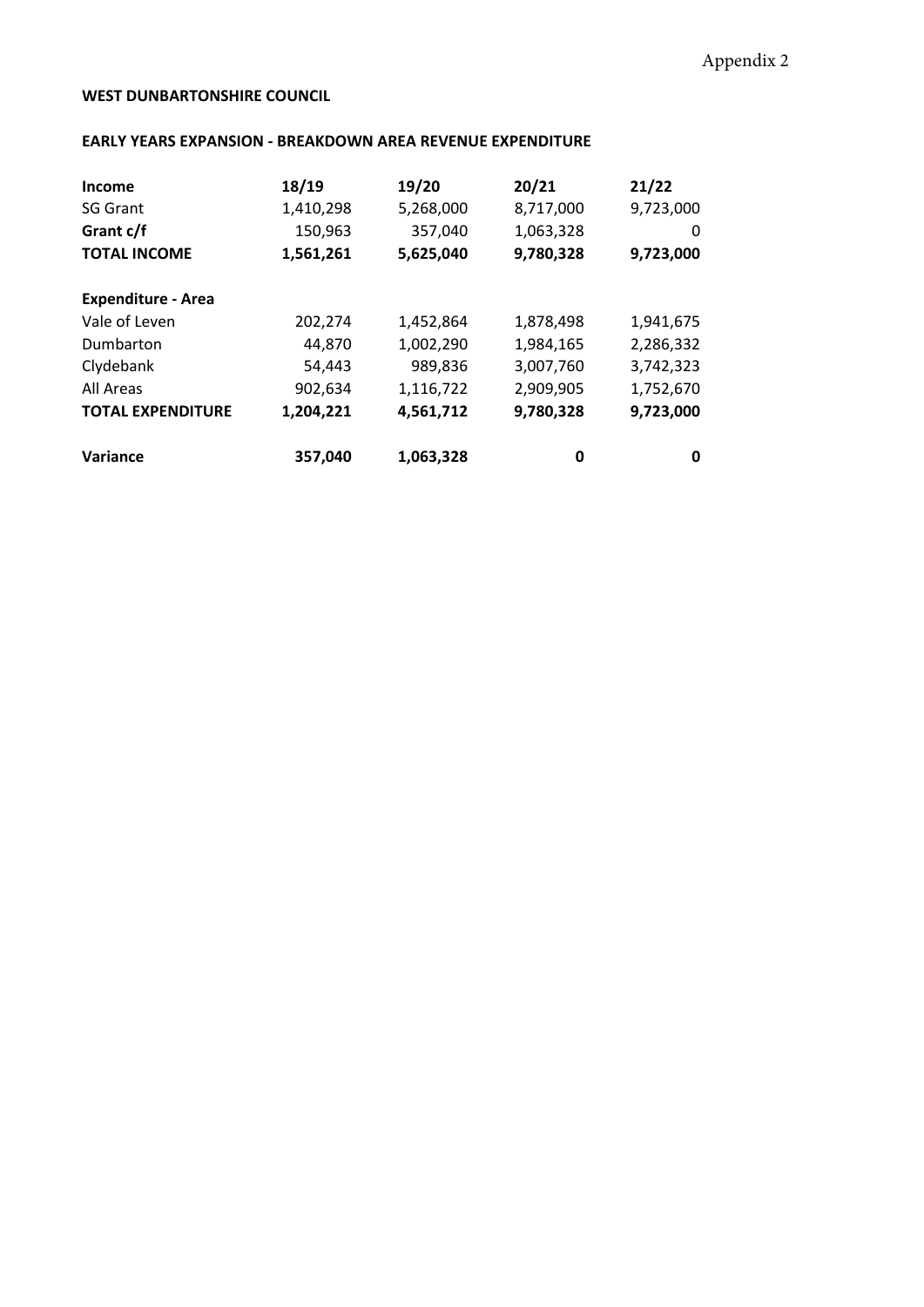|                            | Appendix 2: Early Learning & Childcare Financial Phasing Plan 2018 - 2022 |                                         |                                  |                           |                                  |                                  |                                  |           |                              |                                             |                                                                |                             |
|----------------------------|---------------------------------------------------------------------------|-----------------------------------------|----------------------------------|---------------------------|----------------------------------|----------------------------------|----------------------------------|-----------|------------------------------|---------------------------------------------|----------------------------------------------------------------|-----------------------------|
| Area                       | <b>ELCC</b>                                                               | <b>Capital</b><br><b>Spend</b><br>18/19 | Capital<br><b>Spend</b><br>19/20 | Capital<br>Spend<br>20/21 | Capital<br><b>Spend</b><br>21/22 | <b>Revenue</b><br>Spend<br>18/19 | Revenue<br><b>Spend</b><br>19/20 | Revenue   | Spend 20/21 Spend 21/22 Date | <b>Project</b><br><b>Revenue Completion</b> | <b>Date of Opening</b><br>to Children for<br><b>1140 hours</b> | <b>Comments</b>             |
|                            |                                                                           |                                         |                                  |                           |                                  |                                  |                                  |           |                              |                                             |                                                                |                             |
| Vale of Leven              | <b>Balloch</b>                                                            |                                         | -OI                              |                           |                                  |                                  | 39,690                           | 76,370    |                              | 75,624 Complete                             | Aug-19                                                         | <b>Project Completed</b>    |
| Vale of Leven              | St. Mary's Alexandria<br>3-5 Service                                      | 6,514                                   | 56,000                           |                           |                                  | 168,589                          | 297,732                          | 300,009   |                              | 305,475 Complete                            | $Apr-18$                                                       | <b>Project Completed</b>    |
| Vale of Leven              | Ferryfield<br>0-3 Service                                                 | 260,747                                 | 0                                |                           |                                  | 33,685                           | 15,986                           | 8,091     |                              | 9,928 Complete                              | Oct-18                                                         | <b>Project Completed</b>    |
| Vale of Leven              | Levenvale ELCC<br>3-5 Service                                             | 71,212                                  | 0                                |                           |                                  |                                  | 585,316                          | 546,884   | 559,683 Jun-19               |                                             | Aug-19                                                         | <b>Project Completed</b>    |
| Vale of Leven              | Gartocharn ELCC<br>0-5 Service                                            | 0                                       | 10,000                           |                           |                                  |                                  | 94,934                           | 7,527     |                              | 20,648 Complete                             | Aug-19                                                         | <b>Project Completed</b>    |
| Vale of Leven              | Dalmonach<br>3-5 Service                                                  |                                         | 462,500                          |                           |                                  |                                  | 144,785                          | 378,259   | 364,820 TBC                  |                                             | TBC                                                            | Completion date<br>required |
| Vale of Leven              | <b>Riverside ELCC</b>                                                     |                                         | 0                                | 415,000                   |                                  |                                  | 31,706                           | 88,042    |                              | 95,360 Complete                             | Aug-19                                                         | <b>Project Completed</b>    |
| Vale of Leven              | Lennox ELCC Bonhill 3-5 Service                                           |                                         | <sup>0</sup>                     |                           |                                  |                                  |                                  | 72,109    |                              | 76,309 Dec-20                               | $Dec-20$                                                       | <b>Project Completed</b>    |
| Vale of Leven              | St Ronan's PS 3-5 Service                                                 |                                         | 60,000                           |                           |                                  |                                  | 142,702                          | 256,511   | 266,150 Aug-19               |                                             | $\vert$ Dec-19                                                 | <b>Project Completed</b>    |
| Vale of Leven              | Ladyton ELCC<br>2-3 Service                                               |                                         | 32,000                           |                           |                                  |                                  |                                  |           | 22,982 Jan-21                |                                             | Jan-21                                                         |                             |
|                            |                                                                           |                                         |                                  |                           |                                  |                                  |                                  |           |                              |                                             |                                                                |                             |
| Vale of Leven              | Carousel Alexandria                                                       |                                         | 0                                |                           |                                  |                                  | 100,014                          | 144,696   | 144,696 Aug-20               |                                             | Apr-20                                                         | <b>Project Completed</b>    |
| <b>TOTAL VALE OF LEVEN</b> |                                                                           | 338,473                                 | 620,500                          | 415,000                   | 0                                | 202,274                          | 1,452,864                        | 1,878,498 | 1,941,675                    |                                             |                                                                |                             |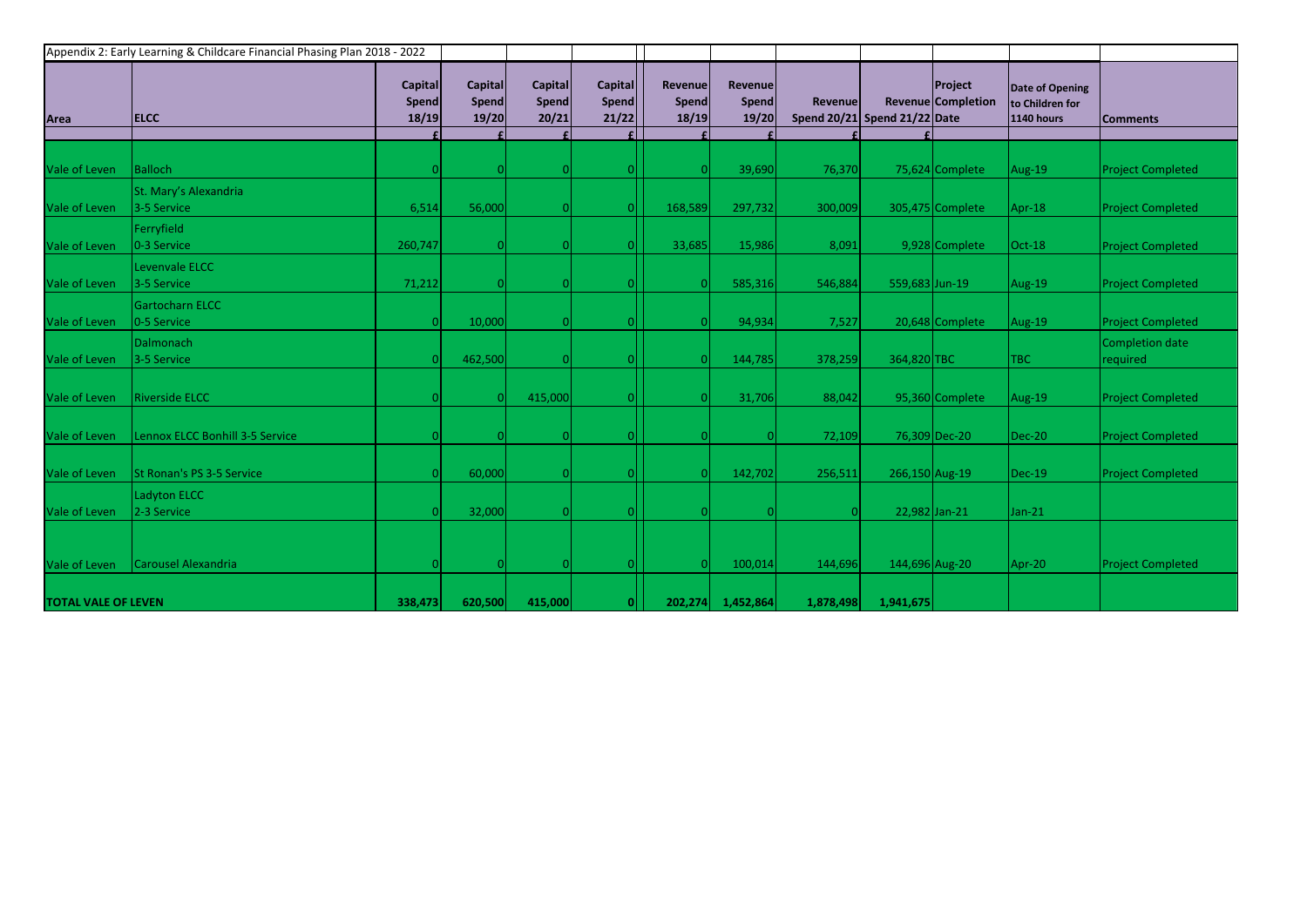| Area                   | <b>ELCC</b>                                           | <b>Capital</b><br><b>Spend</b><br>18/19 | <b>Capital</b><br>Spend<br>19/20 | Capital<br><b>Spend</b><br>20/21 | Capital<br>Spend<br>21/22 | Revenue<br>Spend<br>18/19 | Revenue<br>Spend<br>19/20 | Revenue<br>Spend $20/21$ Spend $21/22$ Date |                | Project<br>Revenue Completion | Date of Opening<br>to Children for<br><b>1140 hours</b> | <b>Comments</b>                               |
|------------------------|-------------------------------------------------------|-----------------------------------------|----------------------------------|----------------------------------|---------------------------|---------------------------|---------------------------|---------------------------------------------|----------------|-------------------------------|---------------------------------------------------------|-----------------------------------------------|
| Dumbarton              | <b>Andrew B Cameron ELCC</b><br>3-5 Service           | $\Omega$                                | 160,000                          |                                  |                           | 39,870                    | 534,405                   | 537,148                                     | 552,161 Jun-19 |                               | Aug-19                                                  | <b>Project Completed</b>                      |
| Dumbarton              | <b>Meadowview Braehead ELCC</b><br>$0-3/3-5$ Services | 30,767                                  | 644,387                          |                                  |                           | $\Omega$                  | 21,028                    | 557,691                                     | 499,420 Dec-20 |                               | $Dec-20$                                                | <b>Completion date revised</b>                |
| Dumbarton              | <b>Bellsmyre ELCC</b><br>3-5 Service                  | n                                       | $\Omega$                         | $\Omega$                         |                           | 5,000                     | 161,634                   | 169,255                                     | 176,426 Aug-19 |                               | Aug-19                                                  | <b>Project Completed</b>                      |
| Dumbarton              | Dalreoch Primary Class 3-5 service                    |                                         |                                  | 130,000                          |                           |                           |                           | 186,597                                     | 538,759 TBC    |                               | TBC                                                     | <b>Contingency Project has</b><br>32 children |
| Dumbarton              | <b>Brucehill ELCC</b><br>3-5 Service                  |                                         |                                  | 55,000                           |                           | $\overline{0}$            | 5,182                     | 45,124                                      | 92,714 TBC     |                               | <b>TBC</b>                                              | <b>TBC</b>                                    |
| Dumbarton              | <b>Great Start</b>                                    |                                         |                                  |                                  |                           | 0                         | 104,864                   | 162,783                                     | 162,783 Aug-20 |                               | Apr-20                                                  | <b>Project Completed</b>                      |
| Dumbarton              | <b>Tots R Us</b>                                      |                                         |                                  | $\Omega$                         |                           | $\overline{0}$            | 75,162                    | 119,374                                     | 119,374 Aug-20 |                               | Apr-20                                                  | <b>Project Completed</b>                      |
| Dumbarton              | <b>Carousel Dumbarton</b>                             |                                         |                                  | $\Omega$                         |                           | $\Omega$                  | 100,014                   | 206,192                                     | 144,696 Aug-20 |                               | Apr-20                                                  | <b>Project Completed</b>                      |
| <b>TOTAL DUMBARTON</b> |                                                       | 30,767                                  | 804,387                          | 185,000                          | 0                         | 44,870                    | 1,002,290                 | 1,984,165                                   | 2,286,332      |                               |                                                         |                                               |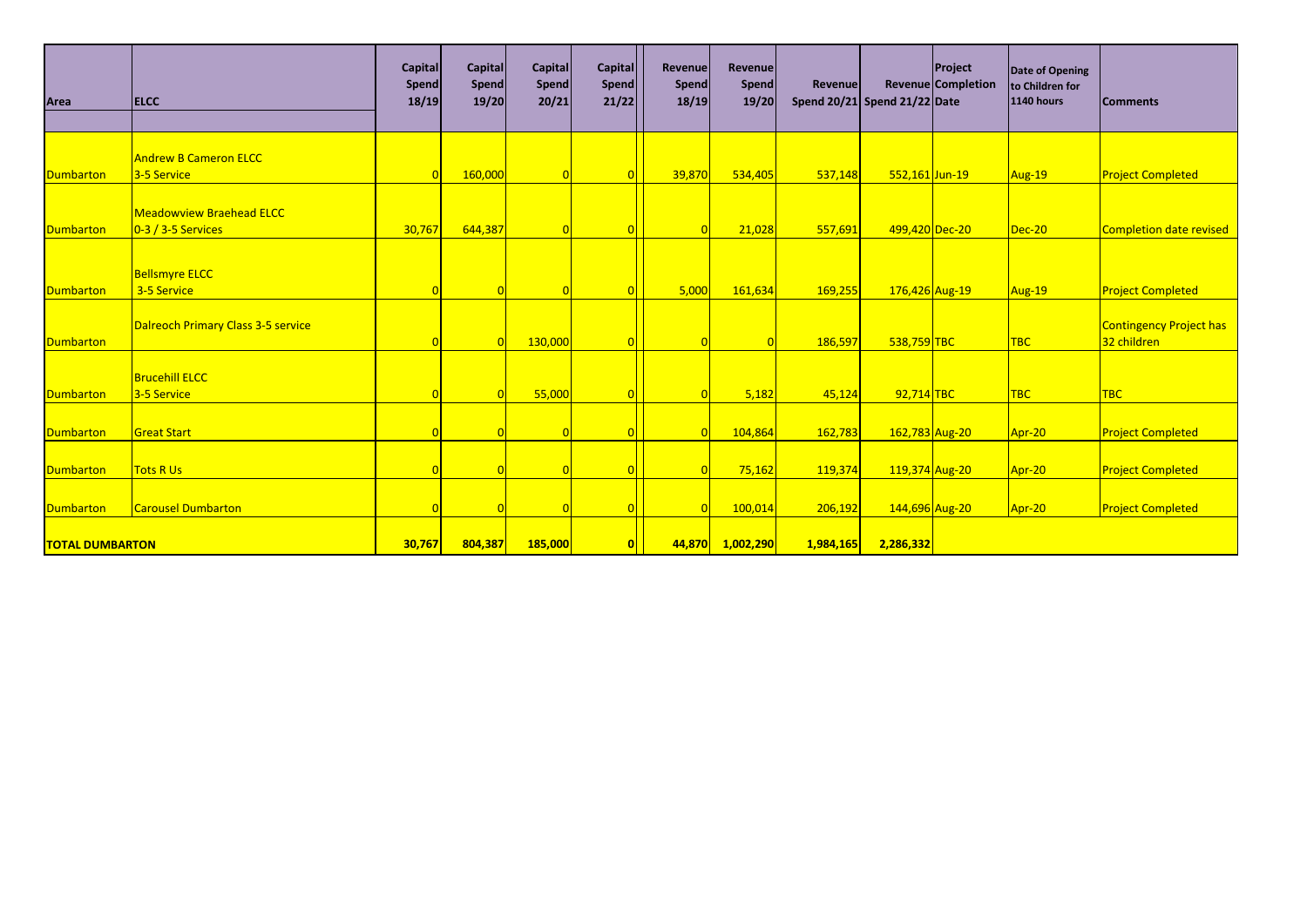| Area      | <b>ELCC</b>                              | <b>Capital</b><br>Spend<br>18/19 | <b>Capital</b><br><b>Spend</b><br>19/20 | Capital<br><b>Spend</b><br>20/21 | Capital<br>Spend<br>21/22 | Revenue<br><b>Spend</b><br>18/19 | Revenue<br>Spend<br>19/20 | Revenue<br>Spend $20/21$ Spend $21/22$ Date |                | Project<br>Revenue Completion | Date of Opening<br>to Children for<br><b>1140 hours</b> | <b>Comments</b>    |
|-----------|------------------------------------------|----------------------------------|-----------------------------------------|----------------------------------|---------------------------|----------------------------------|---------------------------|---------------------------------------------|----------------|-------------------------------|---------------------------------------------------------|--------------------|
|           |                                          |                                  |                                         |                                  |                           |                                  |                           |                                             |                |                               |                                                         |                    |
| Clydebank | Linnvale ELCC<br>3-5 Service             | $\Omega$                         | $\Omega$                                | 37,000                           |                           | 54,443                           | 21,221                    | 25,368                                      |                | 34,232 Complete               | Aug-18                                                  | Project Completed. |
| Clydebank | St. Eunan's ELCC<br>3-5 Service          | $\overline{0}$                   | 160,000                                 | $\mathbf 0$                      |                           |                                  | 96,431                    | 167,222                                     | 128,120 Apr-19 |                               | Aug-19                                                  | Project Completed. |
| Clydebank | Clydebank ELCC<br>3-5 Service            | $\Omega$                         | 10,000                                  | 65,000                           |                           | ΩI                               | 22,025                    | 10,000                                      |                | $0$ Oct-19                    | $Oct-19$                                                | Project Completed. |
| Clydebank | Whitecrook ELCC 3-5 Service              |                                  | 85,000                                  | $\Omega$                         |                           |                                  | 87,585                    | 68,012                                      |                | 72,675 Dec-19                 | Jan-20                                                  | Project Completed. |
| Clydebank | <b>Whitecrook PS ELCC</b><br>3-5 Service | $\Omega$                         | 190,000                                 | $\Omega$                         |                           |                                  | 113,167                   | 290,630                                     | 326,305 Nov-19 |                               | Jan-20                                                  | Project Completed. |
| Clydebank | <b>OLOL PS ELCC 3-5 Service</b>          | $\Omega$                         | 320,000                                 | $\mathbf{0}$                     |                           |                                  | 8,626                     | 405,231                                     | 411,692 Apr-20 |                               | Aug-20                                                  | Project Completed. |
| Clydebank | Dalmuir ELCC<br>3-5 Service              | $\Omega$                         | 18,000                                  | 0I                               |                           |                                  | 6,091                     | 0                                           |                | 92,842 Aug-20                 | Aug-20                                                  | Project Completed. |
| Clydebank | Gavinburn PS ELCC<br>3-5 Service         | $\Omega$                         | 120,000                                 | $\Omega$                         |                           |                                  |                           | 43,523                                      | 151,302 TBC    |                               | <b>TBC</b>                                              |                    |
| Clydebank | Linnvale ELCC                            |                                  | $\Omega$                                | 119,000                          |                           |                                  |                           | 25,368                                      | 159,732 TBC    |                               | <b>TBC</b>                                              |                    |
| Clydebank | Lennox ELCC<br>0-3 Service               |                                  |                                         | $\Omega$                         |                           |                                  |                           | 7,846                                       |                | $0$  Apr-21                   | $Apr-21$                                                |                    |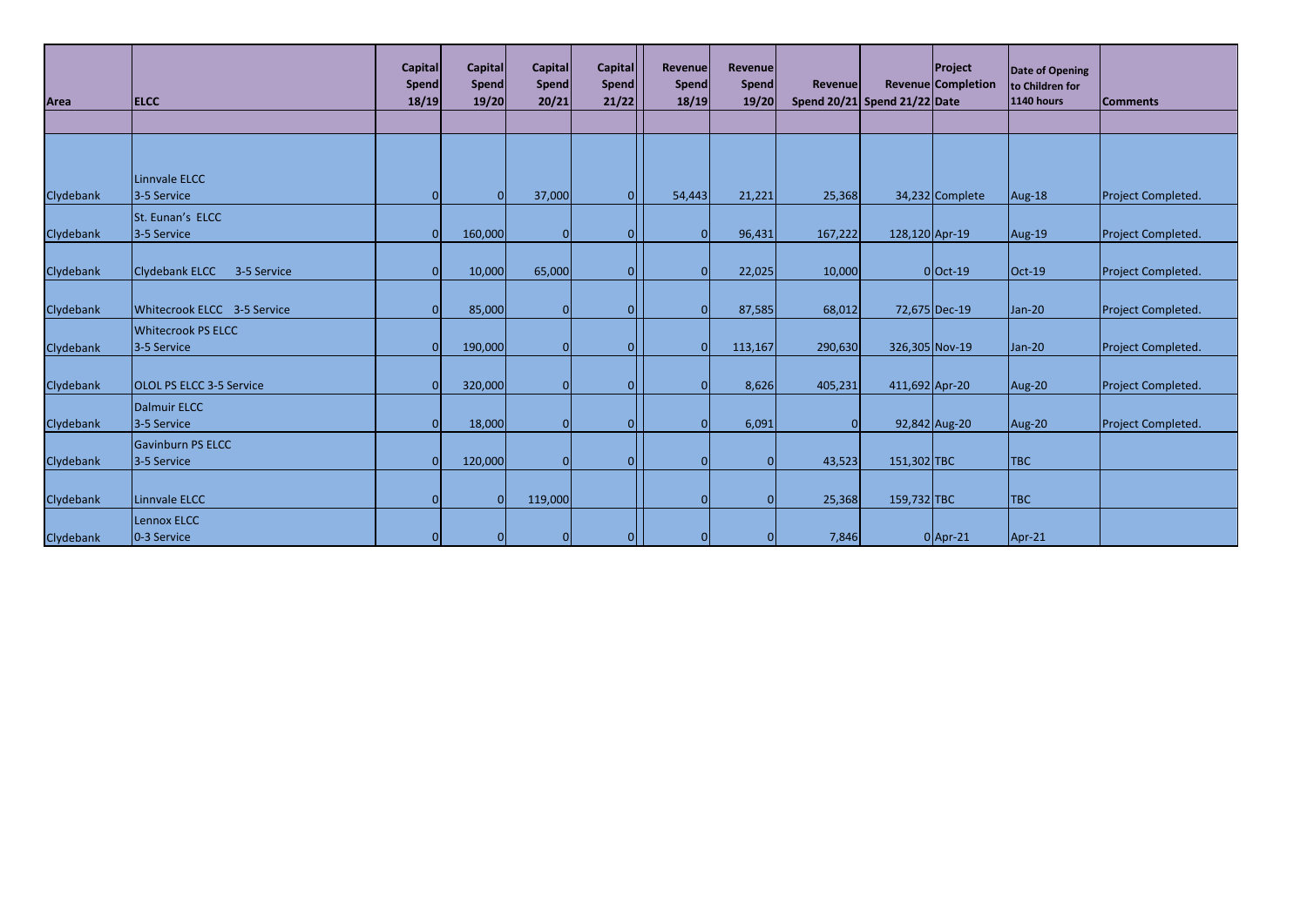| Area                  | <b>ELCC</b>                                 | <b>Capital</b><br><b>Spend</b><br>18/19 | <b>Capital</b><br><b>Spend</b><br>19/20 | <b>Capital</b><br>Spend<br>20/21 | <b>Capital</b><br>Spend<br>21/22 | Revenue<br>Spend<br>18/19 | <b>Revenue</b><br>Spend<br>19/20 | Revenue<br>Spend $20/21$ Spend $21/22$ Date |           | <b>Project</b><br>Revenue Completion | Date of Opening<br>to Children for<br><b>1140 hours</b> | <b>Comments</b>    |
|-----------------------|---------------------------------------------|-----------------------------------------|-----------------------------------------|----------------------------------|----------------------------------|---------------------------|----------------------------------|---------------------------------------------|-----------|--------------------------------------|---------------------------------------------------------|--------------------|
| Clydebank             | St. Mary's PS ELCC Duntocher<br>3-5 Service | $\Omega$                                |                                         | 10,000                           |                                  |                           | 2,540                            | 7,000                                       |           | 692 Dec-21                           | Jan-21                                                  |                    |
| Clydebank             | Carleith PS ELCC 3-5 Service                |                                         |                                         | 184,000                          |                                  |                           |                                  | 138,697                                     |           | 398,549 Dec-20                       | Jan-21                                                  |                    |
| Clydebank             | <b>Auchnacraig ELCC</b><br>3-5 Service      | 23,297                                  | 291,000                                 | $\mathbf 0$                      |                                  |                           |                                  | 528,232                                     |           | 490,399 Sep-20                       | Sep-20                                                  |                    |
| Clydebank             | <b>Kilbowie ELCC</b><br>3-5 Service         | $\Omega$                                | $\overline{0}$                          | 25,000                           |                                  |                           | 21,153                           | 17,341                                      |           | 202,458 Aug-20                       | Aug-20                                                  | Project Completed. |
| Clydebank             | <b>Bright Beginnings</b>                    |                                         | $\Omega$                                | $\Omega$                         |                                  |                           | 71,525                           | 137,461                                     |           | 137,461 Aug-20                       | Apr-20                                                  | Project Completed. |
| Clydebank             | Brookland                                   |                                         |                                         | $\Omega$                         |                                  |                           | 87,285                           | 209,809                                     |           | 209,809 Aug-20                       | Apr-20                                                  | Project Completed. |
| Clydebank             | <b>Nursery Times</b>                        |                                         | <sup>O</sup>                            | 0                                |                                  |                           | 100,014                          | 177,253                                     |           | 177,253 Aug-20                       | Apr-20                                                  | Project Completed. |
| Clydebank             | Sunflower                                   | $\Omega$                                |                                         | $\Omega$                         |                                  |                           | 109,713                          | 292,974                                     |           | 293,009 Aug-20                       | Apr-20                                                  | Project Completed. |
| Clydebank             | Villa Kindergarten                          | n                                       | $\Omega$                                | $\Omega$                         |                                  |                           | 72,738                           | 90,435                                      |           | 90,435 Aug-19                        | Apr-20                                                  | Project Completed. |
| Clydebank             | Lucky Little Stars                          | $\Omega$                                | $\Omega$                                | $\Omega$                         |                                  |                           | 72,738                           | 195,340                                     |           | 195,340 Aug-19                       | Apr-20                                                  | Project Completed. |
| Clydebank             | Children's Hour                             |                                         | <sup>O</sup>                            | 0                                |                                  |                           | 96,984                           | 170,018                                     |           | 170,018 Aug-19                       | Apr-20                                                  | Project Completed. |
| <b>CLDEBANK TOTAL</b> |                                             | 23,297                                  | 1,194,000                               | 440,000                          |                                  | 54,443                    | 989,836                          | 3,007,760                                   | 3,742,323 |                                      |                                                         |                    |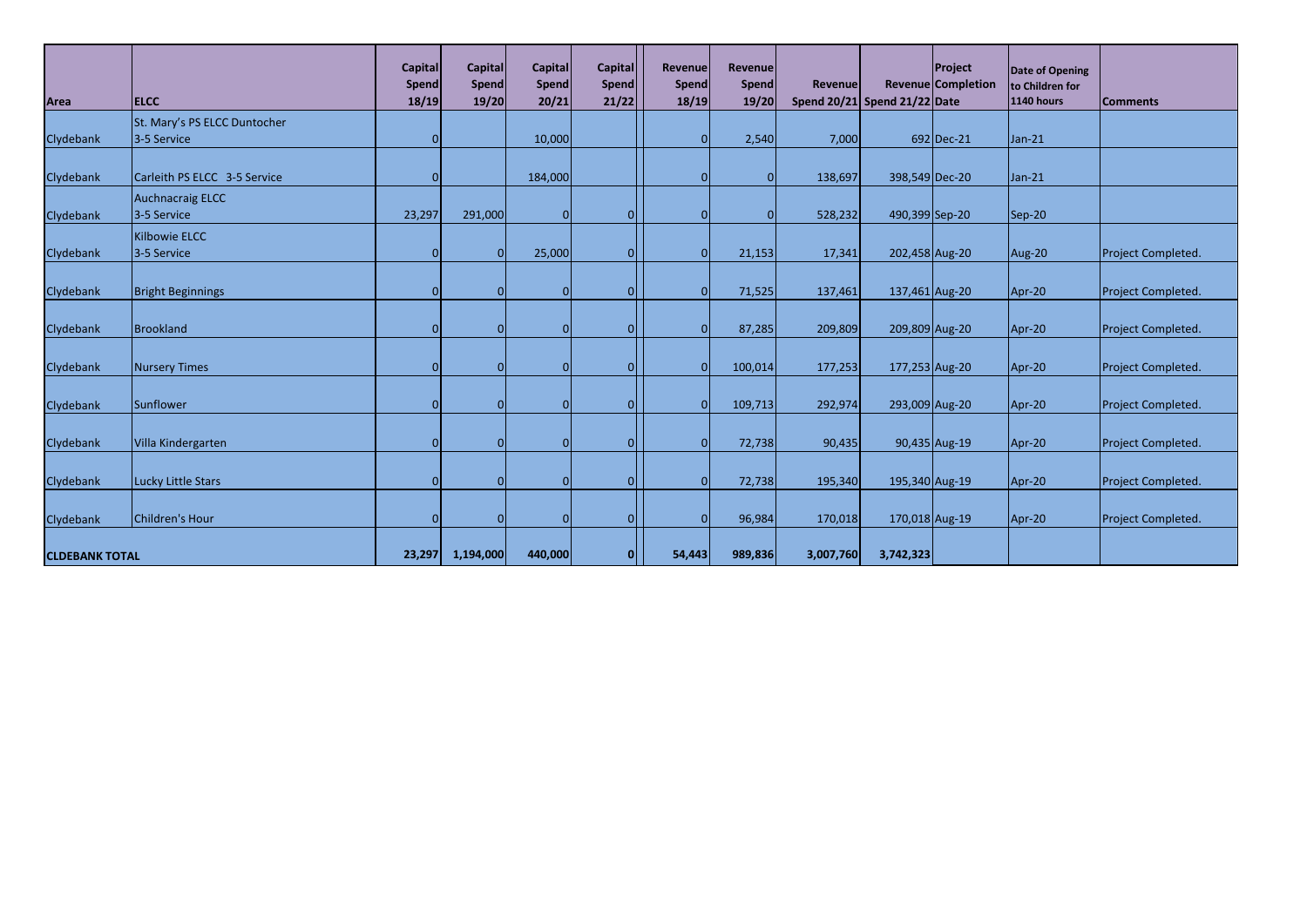| Area             | <b>ELCC</b>                                                            | Capital<br>Spend<br>18/19 | Capital<br>Spend<br>19/20 | Capital<br>Spend<br>20/21 | Capital<br>Spend<br>21/22 | <b>Revenue</b><br>Spend<br>18/19 | Revenue<br>Spend<br>19/20 | <b>Revenue</b> | Spend 20/21 Spend 21/22 Date | <b>Project</b><br>Revenue Completion | Date of Opening<br>to Children for<br><b>1140 hours</b> | <b>Comments</b>          |
|------------------|------------------------------------------------------------------------|---------------------------|---------------------------|---------------------------|---------------------------|----------------------------------|---------------------------|----------------|------------------------------|--------------------------------------|---------------------------------------------------------|--------------------------|
|                  |                                                                        |                           |                           |                           |                           |                                  |                           |                |                              |                                      |                                                         |                          |
| <b>All Areas</b> | <b>Kilpatrick Early Years Service</b>                                  | 10,000                    | $\Omega$                  | $\Omega$                  | $\Omega$                  | n                                | 5,000                     | 5,000          |                              | 5,000 Aug-19                         | Aug-19                                                  | <b>Project Completed</b> |
| <b>All Areas</b> | Childminders                                                           | $\overline{0}$            |                           |                           | <sup>0</sup>              |                                  | 0                         | 0              | 20,000                       |                                      |                                                         |                          |
| <b>All Areas</b> | <b>Facilities Management</b>                                           | $\overline{0}$            |                           | n                         | 0                         | 29,839                           | 0                         |                | <sup>0</sup>                 |                                      |                                                         |                          |
| <b>All Areas</b> | Central Management                                                     | $\Omega$                  |                           | $\Omega$                  | 0                         | 268,654                          | 353,644                   | 367,362        | 440,742                      |                                      |                                                         |                          |
| <b>All Areas</b> | Graduates                                                              | $\overline{0}$            |                           | n                         | $\overline{0}$            | 118,400                          | 338,470                   | 387,633        | 395,386                      |                                      |                                                         |                          |
| <b>All Areas</b> | <b>Psychological Service</b>                                           | 0                         |                           |                           | $\Omega$                  |                                  | 32,882                    | 70,250         | 71,655                       |                                      |                                                         |                          |
| <b>All Areas</b> | <b>Early Years Outreach Posts</b>                                      | $\Omega$                  |                           |                           | $\Omega$                  |                                  | $\Omega$                  | 46,419         | 47,347                       |                                      |                                                         |                          |
| <b>All Areas</b> | Cover                                                                  | 0                         |                           | $\Omega$                  | <sup>0</sup>              | n                                | 20,000                    | 20,000         | 30,000                       |                                      |                                                         |                          |
| <b>All Areas</b> | <b>Workforce Development</b>                                           | $\overline{0}$            | $\Omega$                  | $\Omega$                  | <sup>0</sup>              |                                  | 18,495                    | 0              | 30,000                       |                                      |                                                         |                          |
| <b>All Areas</b> | <b>Expansion Management Service Structure</b>                          | $\overline{0}$            |                           | $\Omega$                  | 0                         | 267,649                          | 281,167                   | 139,000        | 137,584                      |                                      |                                                         |                          |
| <b>All Areas</b> | <b>Resourcing Better Futures</b>                                       | $\overline{0}$            |                           |                           | 0                         | 200,504                          | 0                         |                |                              |                                      |                                                         |                          |
| <b>All Areas</b> | <b>Modern Apprentices</b>                                              | $\overline{0}$            | n                         |                           | 0                         | 17,588                           | 67,065                    | 70,250         | 74,956                       |                                      |                                                         |                          |
| <b>All Areas</b> | CFCR Expansion (Dabden, Pram Shelters)                                 | $\overline{0}$            |                           |                           | <sup>0</sup>              |                                  | <sup>0</sup>              | 0              | 300,000                      |                                      |                                                         |                          |
| <b>All Areas</b> | Unallocated expansion funds to allow for<br>ongoing variations in need | 0                         |                           |                           | 0                         |                                  | $\Omega$                  | 100,000        | 100,000                      |                                      |                                                         |                          |
| <b>All Areas</b> | Kitchen Equipment (upgrade to legacy facilities                        | $\Omega$                  | 200,000                   | 250,000                   | 0I                        |                                  | $\Omega$                  |                |                              |                                      |                                                         |                          |
| <b>All Areas</b> | Provision of outdoor areas                                             | $\Omega$                  |                           | 600,000                   | $\Omega$                  |                                  | $\Omega$                  | 150,000        | 100,000                      |                                      |                                                         |                          |
| <b>All Areas</b> | Salaries Recharge                                                      | 39,584                    | 50,264                    | 50,264                    | 50,264                    |                                  | 0l                        |                |                              |                                      |                                                         |                          |
| <b>All Areas</b> | Loss of Income                                                         |                           |                           |                           |                           |                                  | $\Omega$                  | 150,000        |                              |                                      |                                                         |                          |
| <b>All Areas</b> | Early Years COVID-19                                                   |                           |                           |                           |                           |                                  | $\Omega$                  | 337,338        |                              |                                      |                                                         |                          |